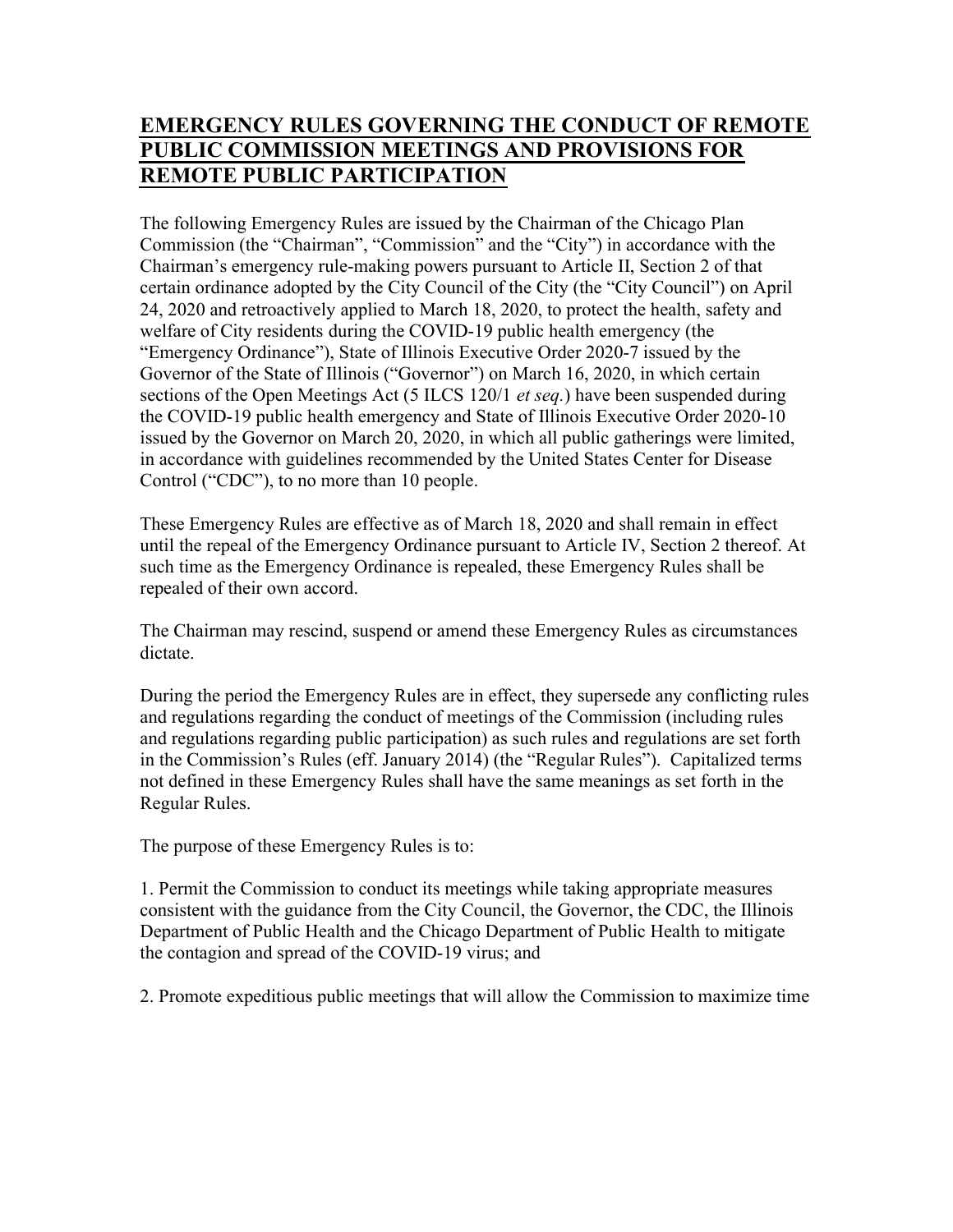spent directly addressing the needs of Essential Businesses and Operations (as such term is defined in State of Illinois Executive Order 2020-10 and as may be modified by further State of Illinois Executive Orders) during the public health emergency.

These Emergency Rules address the manner in which the Commission will conduct its meetings to ensure that no more than 10 people are in physical proximity to each other as recommended by the CDC and as directed by State of Illinois Executive Order 2020-10 and to comply with recommended social distancing and social isolation practices to mitigate contagion and protect and promote the health and well-being of the general public, Commission staff and members of the Commission. These Emergency Rules shall also address the manner in which the Commission will ensure that Commission meetings maximize time spent addressing the needs of Essential Businesses and Operations during the public health emergency.

## Extension and Tolling

As set forth in Article II, Section 2 of the Emergency Ordinance: (1) all deadlines that the Municipal Code imposes upon the Commission regarding the timing of meetings, hearings, recommendations and final decisions are hereby extended for 30 days or, at the Chairman's discretion, until the next Commission meeting; and (2) any deadline for action imposed upon the Commission pursuant to Title 17 (the Zoning Ordinance) of the Municipal Code that, if not met, would result in an automatic approval or denial is hereby tolled, which tolling shall preserve the status quo at the time of tolling.

## Chairman's Powers

Like the Regular Rules, all powers granted to the Chairman under these Emergency Rules shall apply, if applicable, to the Vice Chairman.

While these Emergency Rules are in effect, the Chairman may, in her sole and absolute discretion, direct the Commission staff to place only those complete applications that address the needs of Essential Businesses and Operations on the Commission's regular, special or other meeting agendas. In the event that the Chairman takes such action, any or all non-Essential Businesses and Operations complete applications shall not be placed on any agenda and shall instead be held by the Commission staff. Once these Emergency Rules are repealed, such held applications shall be placed on the Commission's regular meeting agendas and may be placed on the Commissions special meeting agendas in the order they were received.

The Chairman shall have the power and authority to continue any application on any agenda that the Chairman, in her sole and absolute discretion, does not believe addresses the needs of Essential Businesses and Operations until such time that these Emergency Rules are repealed. This power and authority shall not require the presence of a quorum and may be exercised outside of a Commission meeting. The Chairman or her designee may instead notify the applicant prior to the day of the Commission meeting that the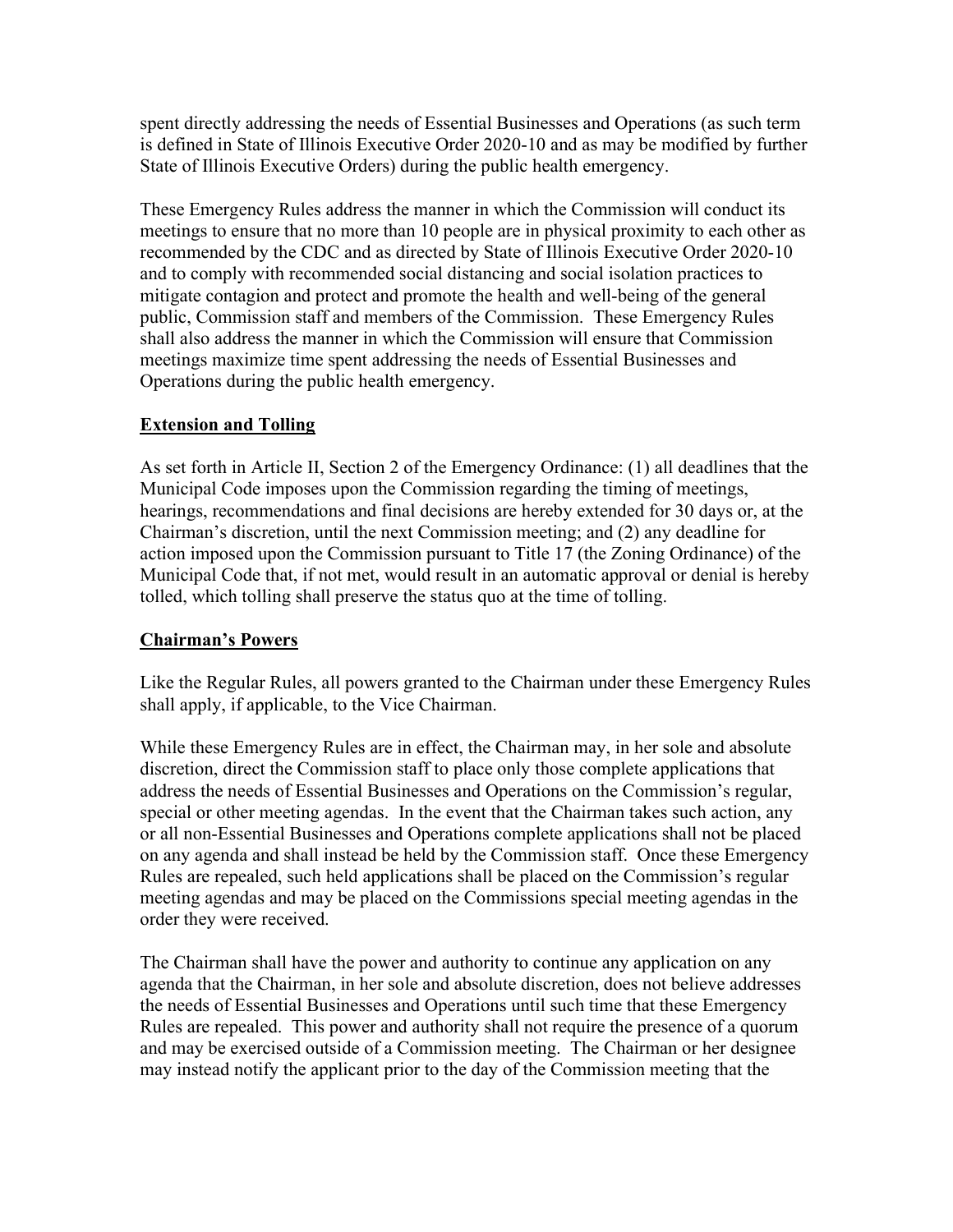application has been continued until another Commission Meeting or until such time as these Emergency Rules are repealed. Such notification shall be in writing.

The Chairman shall have the power and authority to continue any application appearing on any regular or special meeting agenda that the Chairman, in her sole and absolute discretion, does not believe can adequately be heard at such meeting. This power and authority shall not require the presence of a quorum and may be exercised outside of a Commission meeting. The Chairman or her designee may instead notify the applicant prior to the day of the Commission meeting that the application has been continued until such time that these Emergency Rules are repealed. Such notification shall be in writing. In the event that the Chairman or her designee has notified the applicant that the application has been continued to another Commission meeting, the notification may specify what must be done prior to the application being heard at such meeting. If any member of the public (as described below) has timely requested to testify on the application, such member of the public shall receive a copy of the notification, and the notification may also contain what the Chairman expects such member of the public to do prior to such meeting.

## Virtual Commission Meetings and Quorum

The Commission's regular, special and other meetings shall not require the physical presence of a quorum of Commission members or any number of Commission members at a single meeting location or any one location. The Commission may conduct its regular, special and other meetings via telephone, teleconference, closed-circuit television or via other electronic media at multiple locations provided that the public portions of such meetings (i.e., those portions not closed pursuant to the applicable provisions of the Open Meetings Act) shall be simulcast to the general public via live-streaming or other means to permit the general public to monitor the conduct of the Commission's business and to engage in public participation. An electronic recording of the virtual meeting shall be preserved.

In the event that the Chairman, in her sole and absolute discretion, finds that the telephone, teleconference, closed-circuit television or via other electronic media fails to allow the Commission to adequately conduct any regular or special meeting, the Chairman shall immediately postpone the virtual meeting until such time that the virtual meeting may resume.

## Virtual Hearings on Agenda Items

Virtual hearings on agenda items are held at the Commission's regular meetings and may be held at the Commission's special or other meetings. The physical presence of applicants, their attorneys and their witnesses shall not be required. They will not be invited into the designated meeting locations from which each or any of the Commission members are participating in the virtual meeting. Instead, applicants, their attorneys and their witnesses shall participate in the virtual hearings via telephone, teleconference, closed-circuit television or via other electronic media. Commission staff shall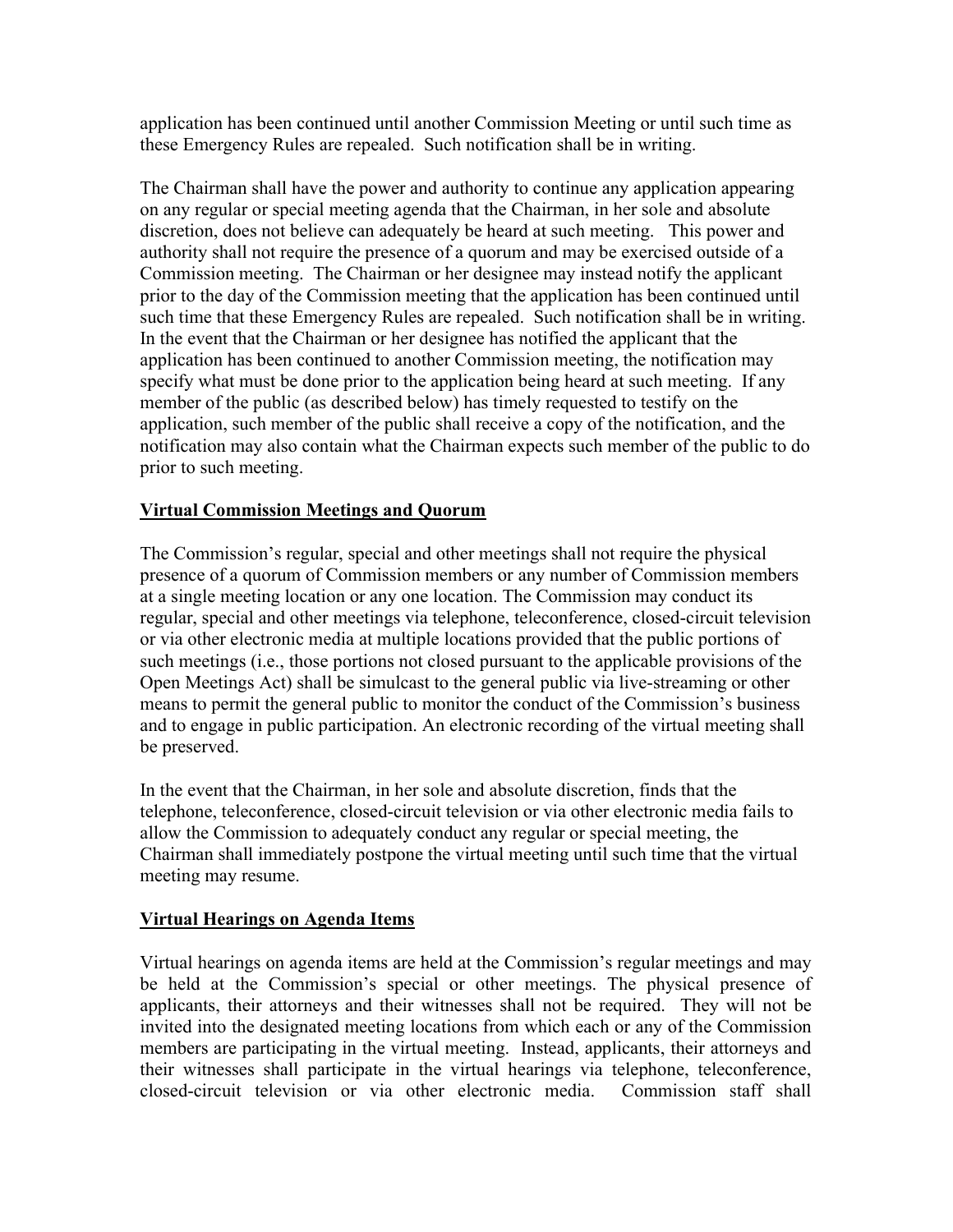communicate with applicants, or, if applicable, their attorneys, as to how this participation shall occur.

In the event that an applicant does not wish to participate in a virtual hearing, the applicant is free to request a continuance until such time that these Emergency Rules have been rescinded. Such a continuance request may be made prior to the virtual hearing in the form of a written request addressed to the Chairman. Upon receipt, the Chairman or her designee shall provide a written acknowledgment to the applicant that the application shall not be heard prior to the Emergency Rules being repealed.

### Public Participation at Virtual Meetings

### Public Observation of Virtual Commission Meetings

Members of the public will view the Commission's virtual meetings via live stream by selecting "Watch the Commission Meeting live" on the Commission's website at:

#### www.chicago.gov/cpc

Members of the public will not be invited into the designated meeting locations from which each or any of the Commission members are participating in the meeting.

### Public Comment at Virtual Commission Meetings

The Commission acknowledges that it has never held virtual meetings before. The Commission further acknowledges that its technological abilities to conduct virtual meetings are limited. Therefore, to ensure equity of access to address the Commission, the Commission highly encourages that members of the public submit their comments in written form.

Any written comment must be received in advance of the Commission meeting.

The Commission will accept written comments on any and all agenda items up to twentyfour (24) hours prior to the Commission meeting at which the application is scheduled to be heard. For instance, if a member of the public wishes to comment on an agenda item scheduled to be heard at a regular meeting of the Commission, the member of the public must provide written comment to the Commission no later than 10:00 AM on the Wednesday prior to such regular meeting.

Members of the public shall send all written comment to the following email address: cpc@cityofchicago.org. The subject line of the email shall specify the Commission agenda item and property address for the agenda item so that the written comment can be properly filed with the Commission. Due to technological limitations, written comment shall be accepted only in the following formats: (1) body of the email; (2) word document; and (3) PDF. Written comment submitted in alternate formats shall not be considered. All written comments shall become part of the Commission's record and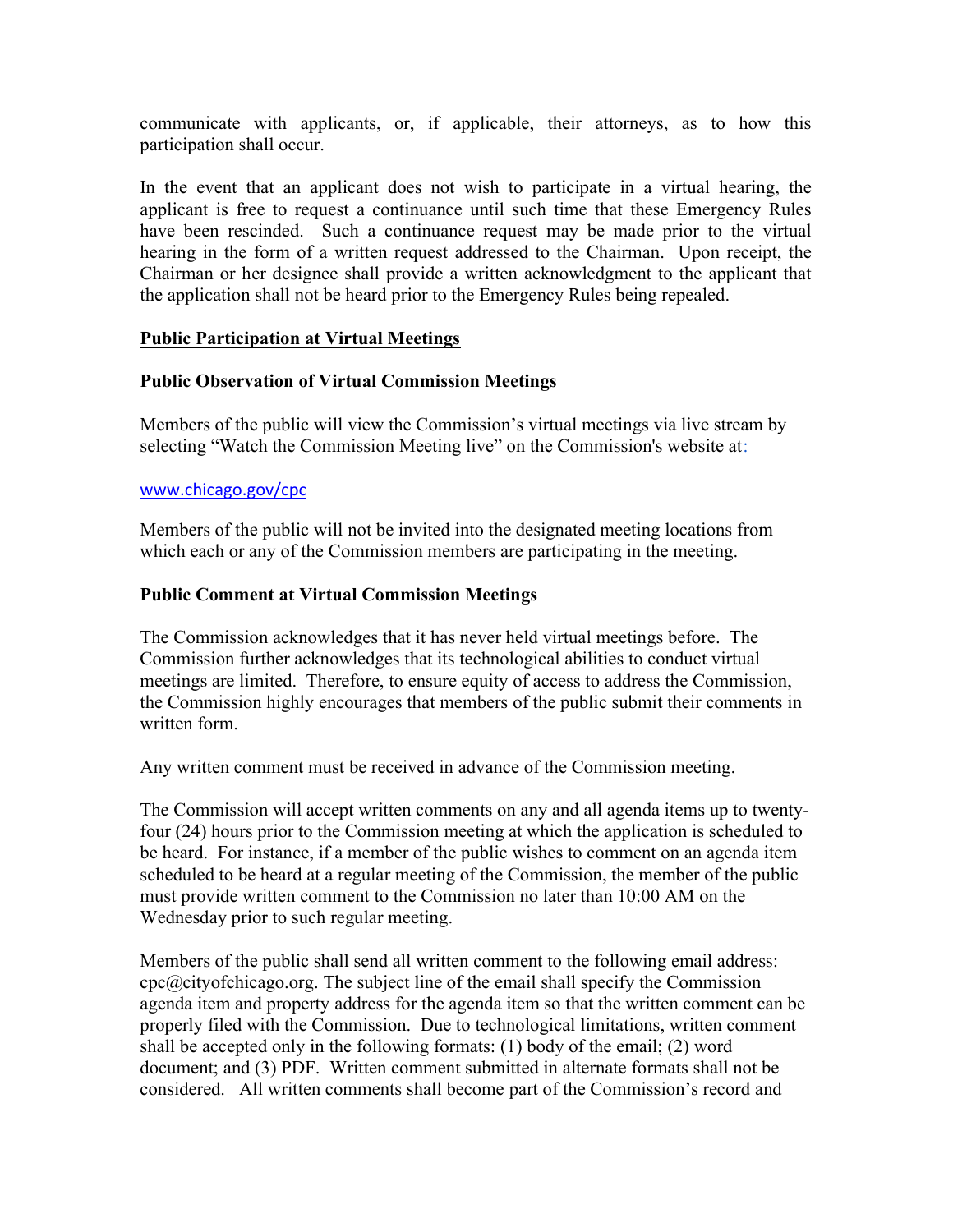shall be available for public view during the virtual meeting at www.chicago.gov/cpc. Written comment received after the deadline shall not be considered. Written comment containing racist, homophobic, violent, pornographic or other similar statements or images shall not be considered. Written comment containing personal attacks shall also not be considered.

### Public Speaking at the Commission Meeting

Due to limited technological capacity: only: (1) aldermen (or their designees); and up to fifteen (15) members of the public shall be allowed to speak at the Commission's regular meetings on each agenda item. Note that it is anticipated that the Commission will hear all such public testimony at one time prior to the commencement of the hearings on all the agenda items (including the presentations by City staff and applicants) at or near the beginning of the regular meetings. The Chairman shall issue supplemental rules regarding public speaking for special and other Commission meetings.

Members of the public wishing to speak must register in advance of the day of the meeting.

Advance registration for public speaking at the Commission's regular meetings will open the Friday preceding the Commission meeting at 9:00 AM and close Tuesday at 10:00 AM or until all slots are filled.

Advance registration during this period shall be made by sending a completed public speaking request form to the following email address:  $cpc@cityofchicaqo.org$ . Public speaking request forms are available for download at the Commission's website. Note those that only completed public speaker request forms received prior to the Tuesday 10:00 AM deadline will be accepted.

Each speaker will be allocated no more than three (3) minutes to speak.

To ensure sufficient technological capacity, the Commission also requests that the any alderman wishing to speak (or have his or her staff speak) on an agenda item notify Commission staff no later than the Tuesday 10:00 AM deadline set forth above. Exhibits the alderman wishes the Commission to consider must also be sent prior to this Tuesday 10:00 AM deadline.

The physical presence of aldermen (or their staff) and those members of the public chosen to speak shall not be required at the Commission meeting. They will not be invited into the designated meeting locations from which each or any of the Commission members are participating in the virtual meeting. Instead, they shall participate in the virtual hearings via telephone, teleconference, closed-circuit television or via other electronic media. Commission staff shall communicate with them as to how this participation shall occur.